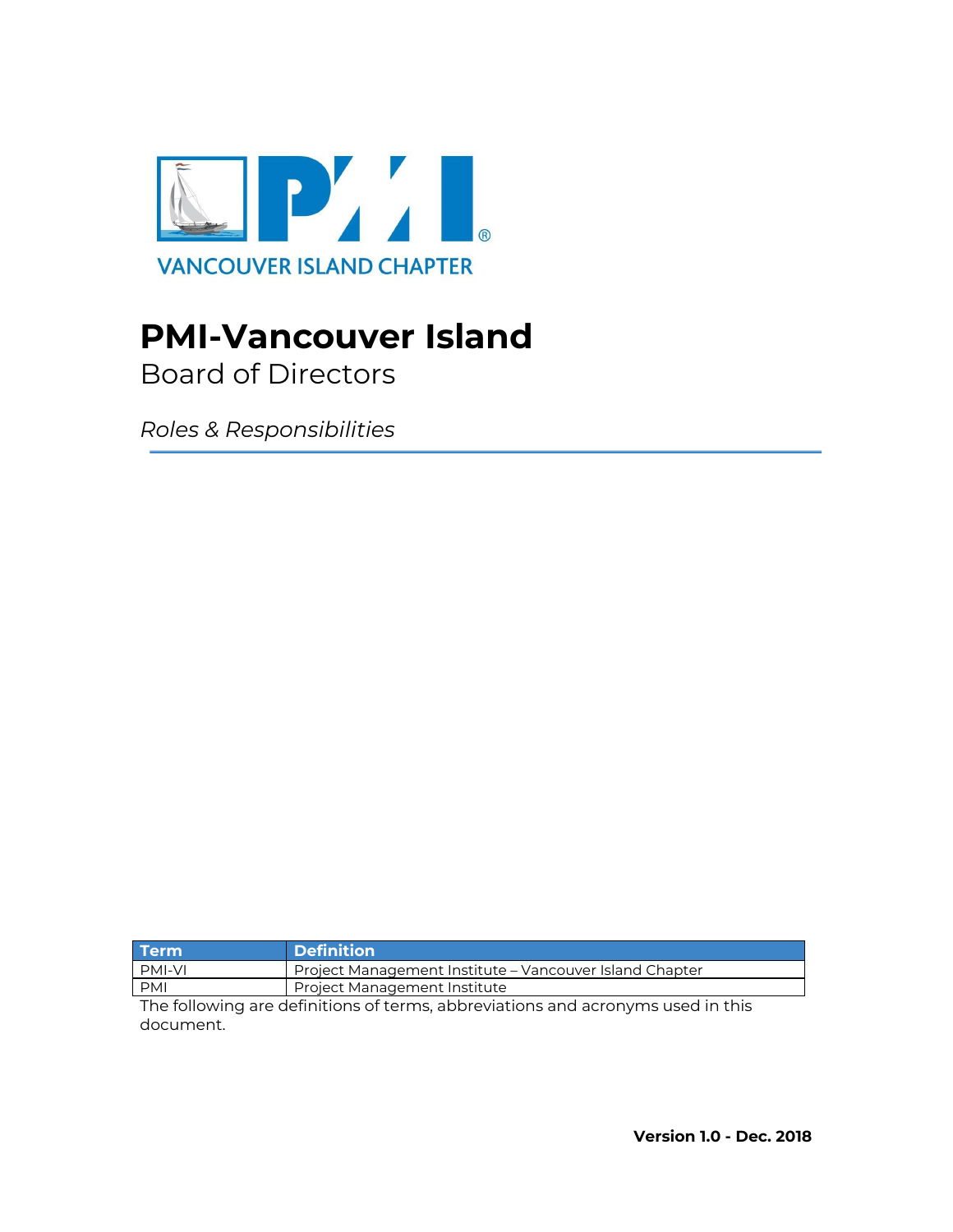### **President**

#### **Responsibilities**

Lead the Board with democratic decisions based on the following:

- PMI-VI Vision and Mission
- PMI and PMI-VI Strategic Plans
- PMI and PMI-VI value statements
- PMI Chapter Charter
- PMP ethics
- PMI-VI Board and Chapter member input
- Accountable for PMI-VI Strategic planning every 3 years
- Accountable for the development of annual Portfolio Action Plans
- Represent the Chapter throughout Vancouver Island, Region 1, and PMI events and meetings as required
- Chair Board and Executive meetings
- Lead the business portion of Chapter Dinner Meetings
- Promote PMI and PMI-VI
- Resolve conflict as necessary
- Create and implement an annual portfolio Action Plan that aligns with PMI and PMI-VI strategic plans, and the PMI-VI mission and vision

#### **Term**

1 year (3 years in total: 1 as President Elect, 1 as President, 1 as Past President)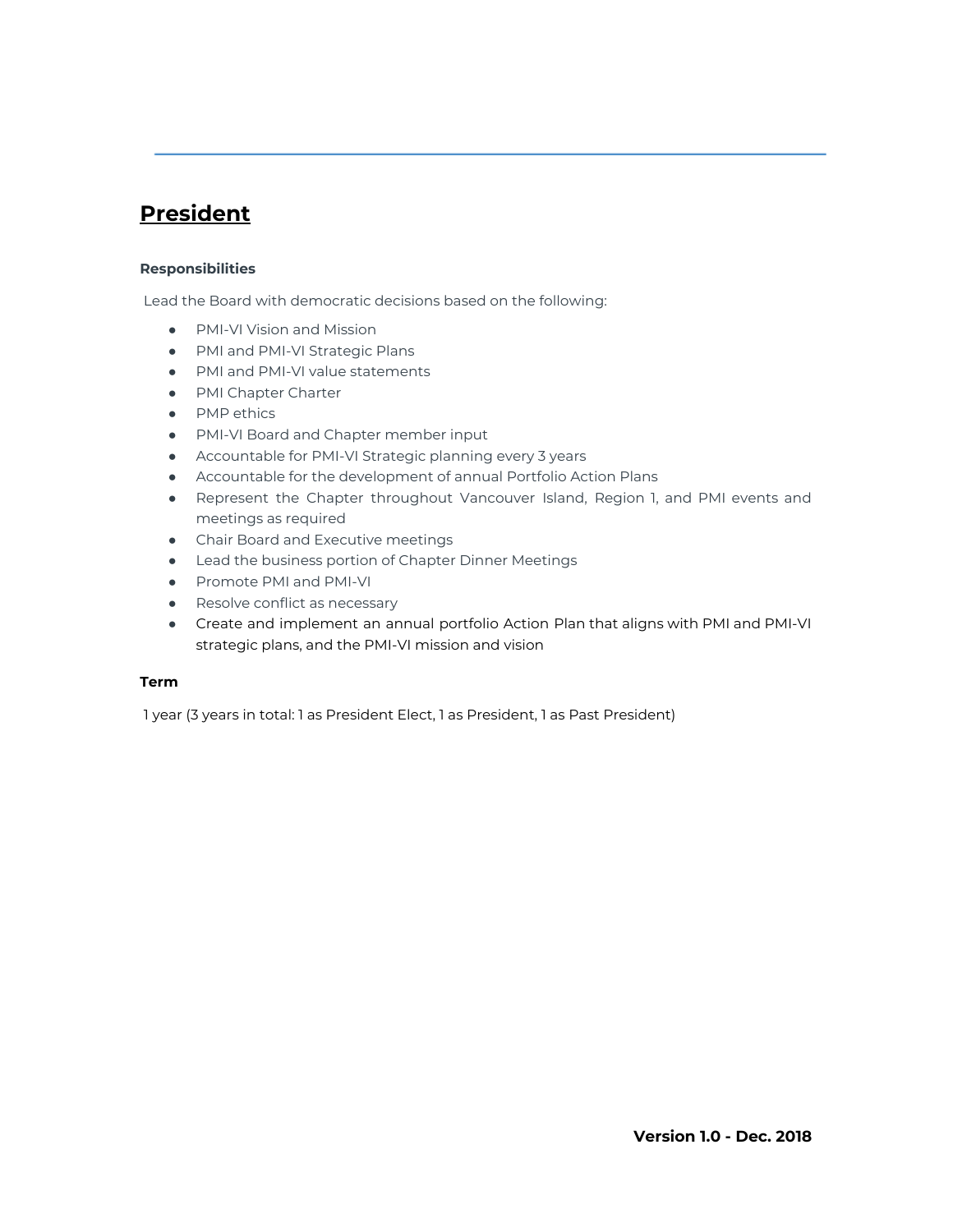## **President Elect**

#### **Responsibilities**

Assist the President to lead the Board with democratic decisions based on the following:

- PMI-VI Vision and Mission
- PMI and PMI-VI Strategic Plans
- PMI and PMI-VI value statements
- PMI Chapter Charter
- PMP ethics
- PMI-VI Board and Chapter member input
- Represent the Chapter throughout Vancouver Island, Region 1, and PMI events and meetings as required
- Alternate Chair of Board and Executive meetings
- Alternate lead of the business portion of Chapter Dinner Meetings
- Assist or lead any PMI-VI Chapter initiatives as required
- Promote PMI and PMI-VI
- Create and implement an annual portfolio Action Plan that aligns with PMI and PMI-VI strategic plans, and the PMI-VI mission and vision

#### **Term**

1 year (3 years in total: 1 as President Elect, 1 as President, 1 as Past President)

### **Treasurer**

#### **Responsibilities**

- Oversight of the PMI-VI Chapter budget, expenditures, and financial reporting requirements
- Payment of invoices and expense reports as required
- Provide/present quarterly and annual financial reports to the Board of Directors
- Present the annual financial statements at the PMI-VI Annual General Meeting
- Assist or lead any PMI-VI Chapter initiatives as required
- Promote PMI and PMI-VI
- Create and implement an annual portfolio Action Plan that aligns with PMI and PMI-VI strategic plans, and the PMI-VI mission and vision

#### **Term**

1 year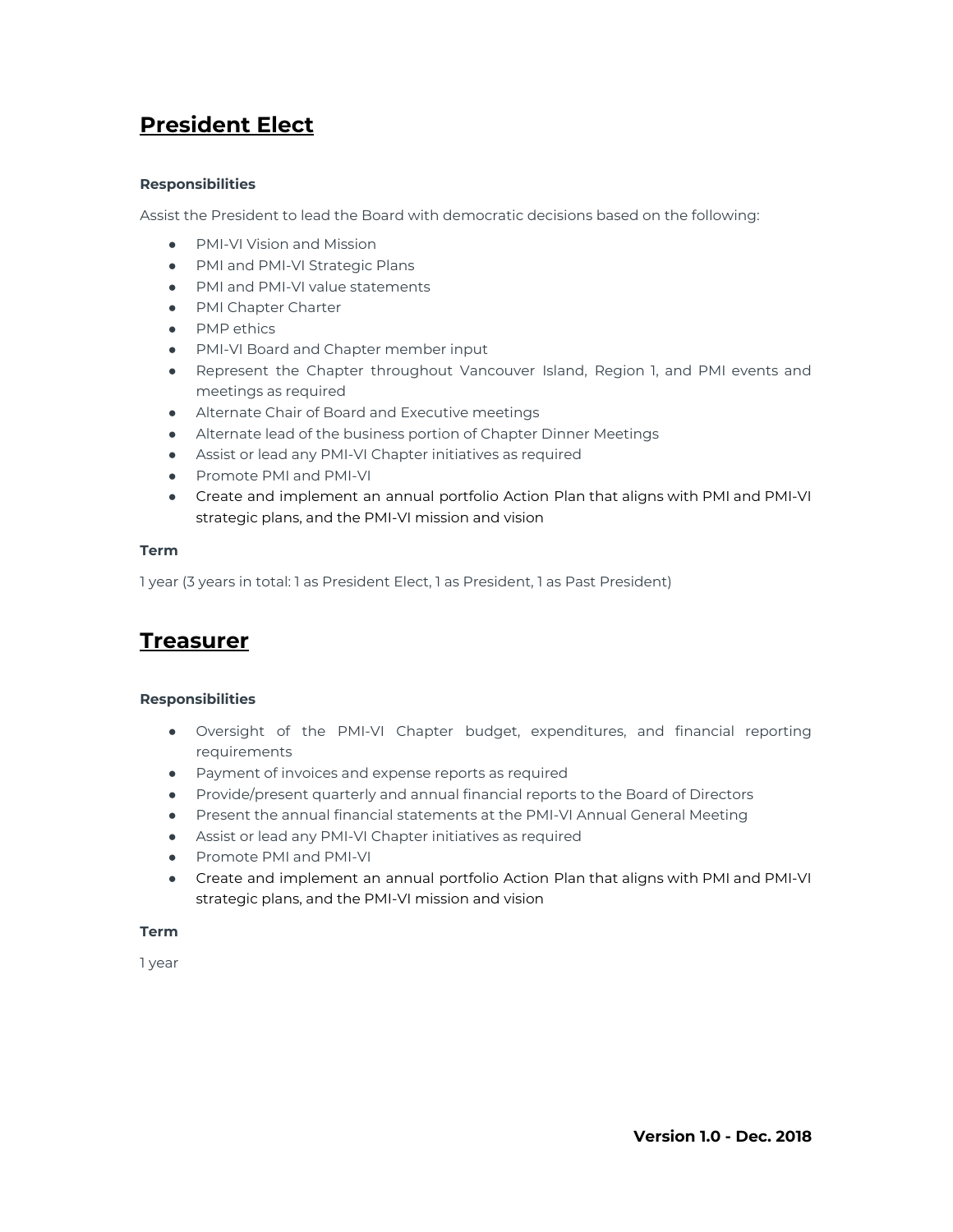### **Secretary**

#### **Responsibilities**

- Maintain approved bylaws, articles of incorporation, charter agreements, board policies, committee charters, and all other non-financial records
- Maintain the chapter electronic document repository and manage the Chapter's asset inventory
- Maintain and manage all chapter contracts, service agreements and other similar obligations
- Manage and control access to membership registries and individual membership records
- Coordinate and distribute board meeting agendas
- Record and maintain minutes from monthly and special board meetings
- Track, document and distribute Board meeting minutes, issues, actions and resolutions in consultation with the Board Executive
- Notify membership not less than the period stated in the chapter bylaws before Annual General Meetings
- Provide all notifications to the membership, directors, auditors and members of committees, as necessary
- Develop and implement succession and transition plan
- Additional responsibilities as described in the Strategic Plan, Policy documents and or standard operating procedures

#### **Term**

1 year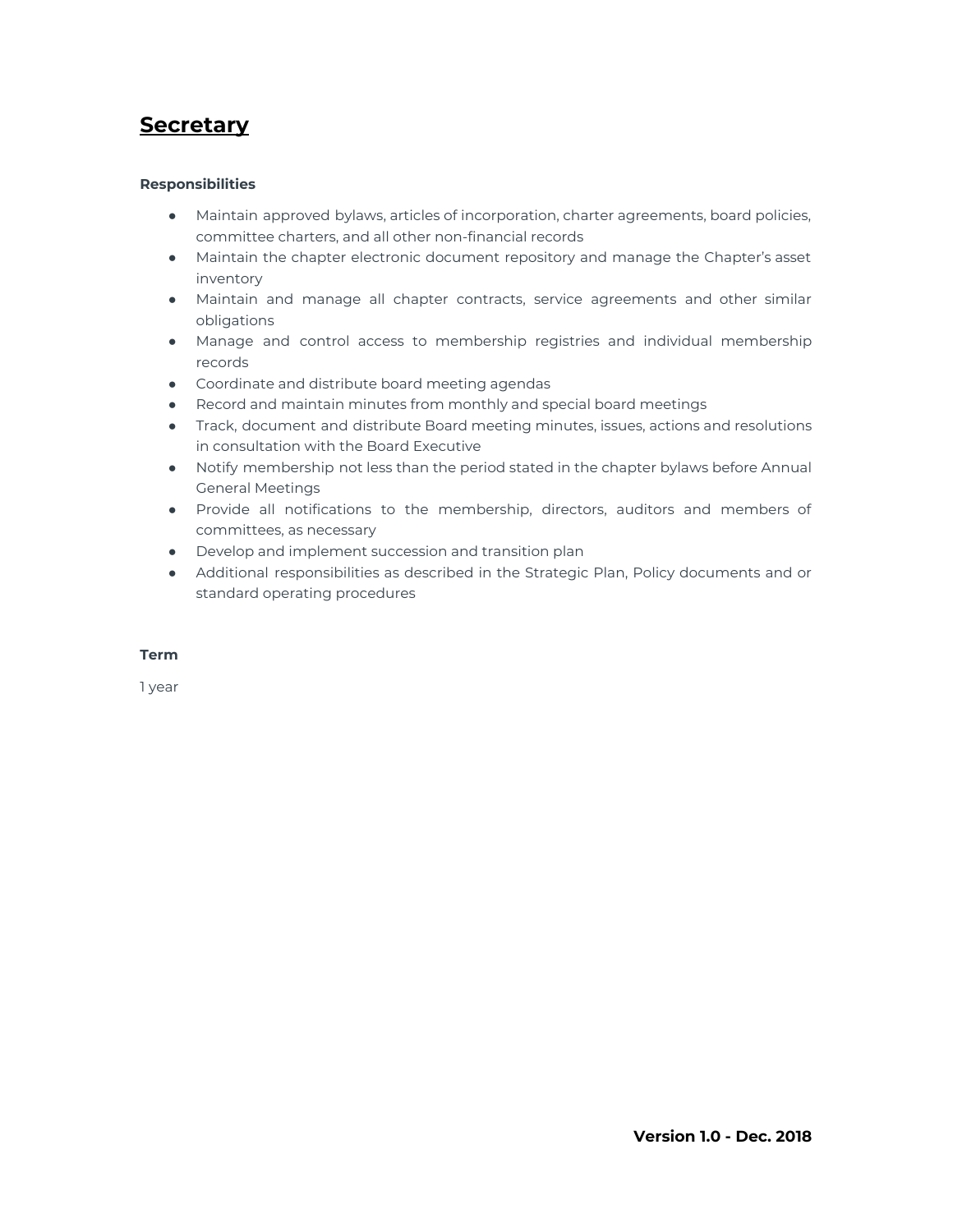## **Director of Communication**

#### **Responsibilities**

- Develop and implement a communications/marketing plan in support of the chapter strategic objectives
- Develop and implement communications to promote the chapter and its activities to members and the community at large
- Develop an awareness of PMI's and PMI-VI's communications tools and resources
- Create and disseminate the chapter's announcements, press releases and marketing activities
- Update and monitor the PMI-VI website/social media
- Publicize the chapter and PMI through internal and external publications
- Oversee, or advise on the Chapter's communications with the press, public authorities, government bodies, and non-governmental organizations
- Increase awareness of PMI and the chapter
- Maintain relationships with sponsors for revenue generation to fund the chapter's activities
- Develop and implement succession and transition plan
- **●** Create and implement an annual portfolio Action Plan that aligns with PMI and PMI-VI strategic plans, and the PMI-VI mission and vision

#### **Term**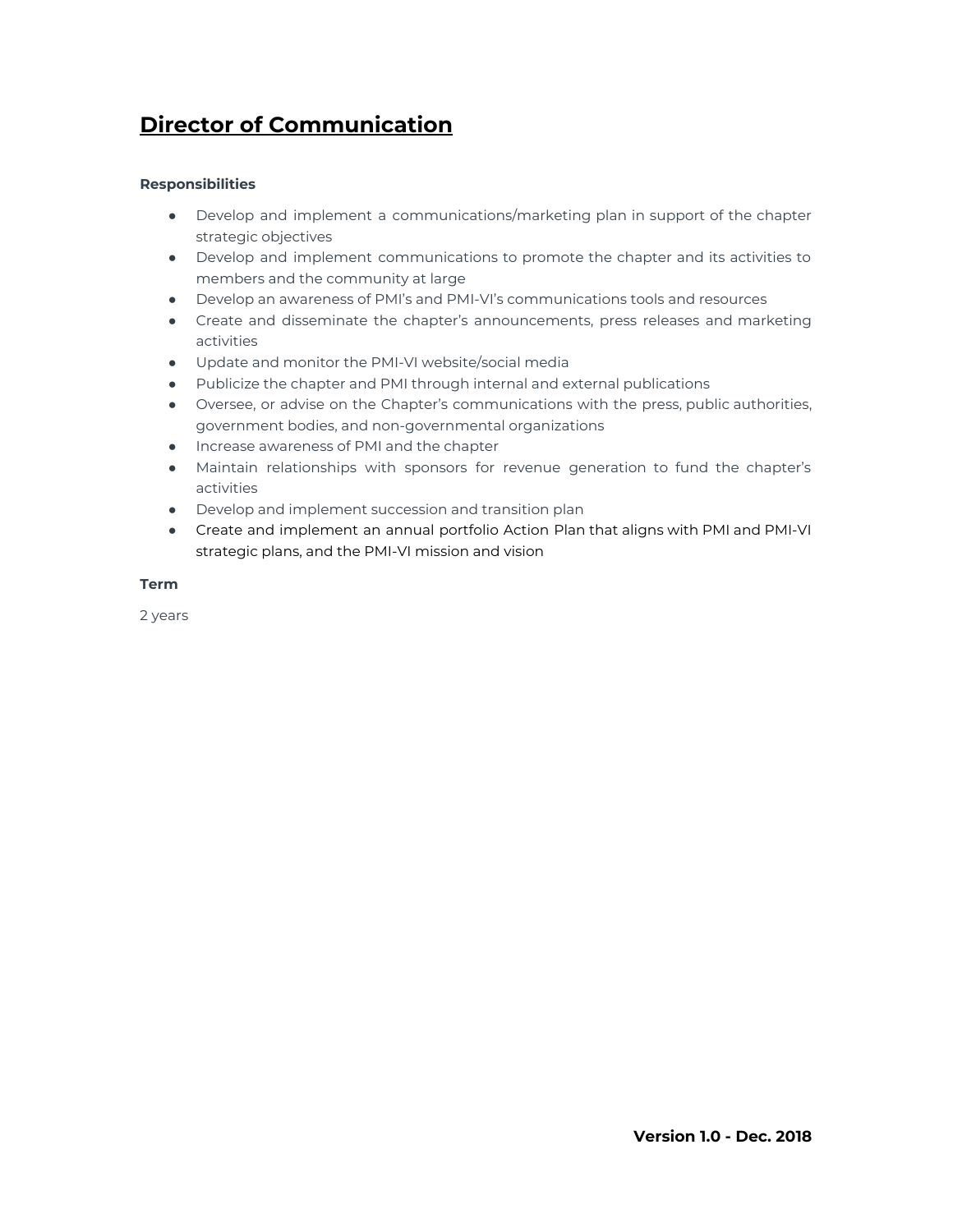### **Director of Program**

#### **Responsibilities**

- Define strategies for creating or improving the PMI-VI meeting program
- Develop and implement a chapter meeting programs plan, including a roadmap for content
- Provide material and meet communications timelines to adequately promote all PMI-VI meeting program events
- Incorporate feedback, suggestions and recommendations as necessary to enhance effectiveness and value delivered to the audience and chapter regarding the contents of the meeting program
- Coordinate speakers, venues, catering, volunteers, etc. to meet program event objectives
- Invite key influencers from industry to participate in events
- Assist in planning and coordinating special events, as identified by the chapter's board, designed to enhance the project management profession and/or expand the skills and knowledge of project managers
- Create and implement an annual portfolio Action Plan that aligns with PMI and PMI-VI strategic plans, and the PMI-VI mission and vision

#### **Term**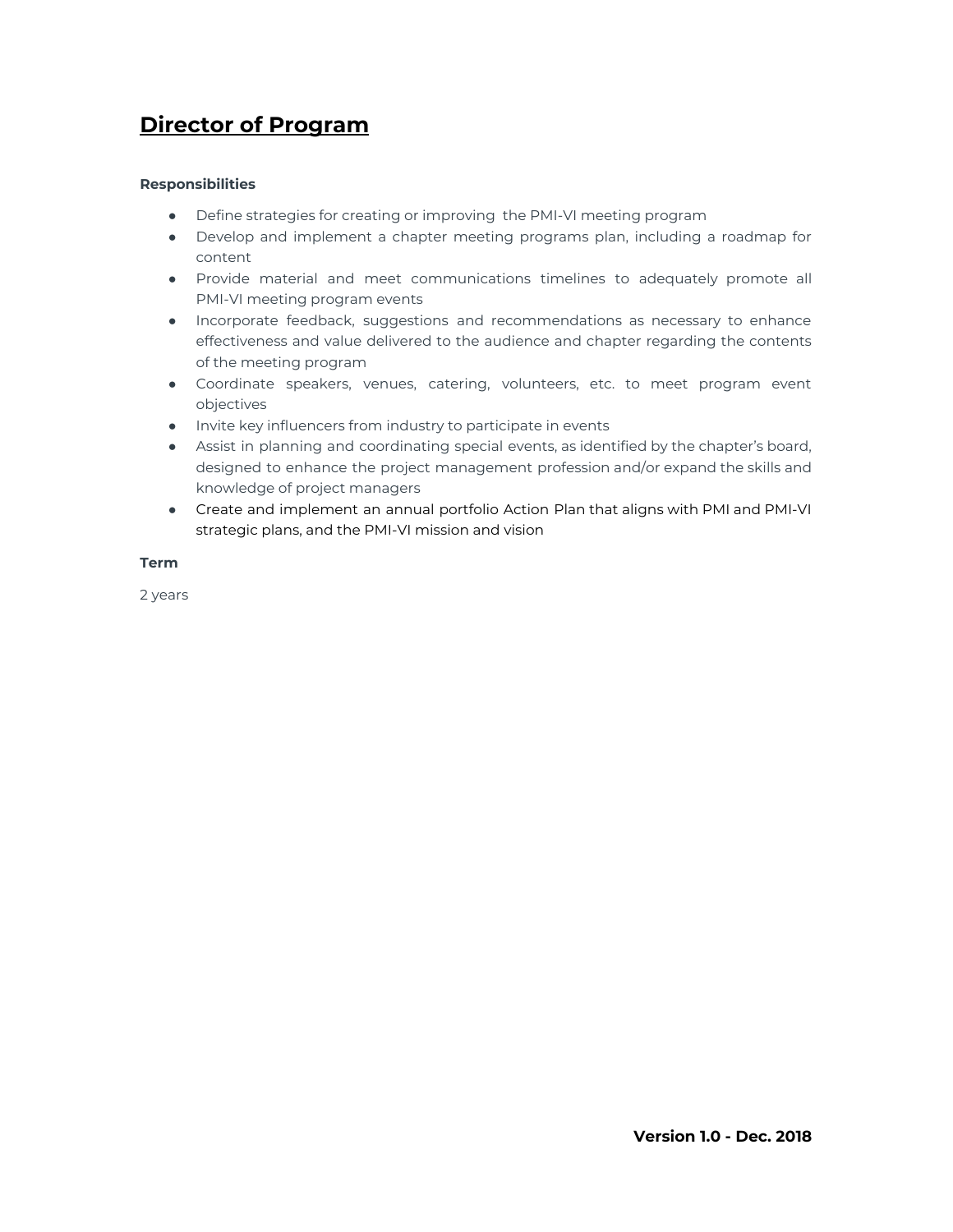### **Director of Professional Development**

#### **Responsibilities**

- Define strategies for creating or improving professional development programs
- Develop and implement a chapter professional development plan, including a program roadmap for professional development content programs
- Develop plans for and coordinate the chapter's professional development activities, such as study groups, mentorship, seminars, workshops, professional development days and other activities
- Incorporate feedback, suggestions and recommendations as necessary to enhance effectiveness and value delivered to the audience and chapter regarding the contents of professional development programs
- Seek new project management professional development programs and services through networking with other educational organizations and PMI chapters
- Invite key influencers from industry to participate in events
- Plan and coordinate special events, as identified by the chapter's board, designed to enhance the project management professions and/or expand the skills and knowledge of project managers
- Maintain relationships with sponsors for revenue generation to fund the chapter's activities
- Coordinate and organize presentations to potential chapter sponsors, event sponsors and other sponsors
- Create and implement an annual portfolio Action Plan that aligns with PMI and PMI-VI strategic plans, and the PMI-VI mission and vision

#### **Term**

2 years

### **Director of Vounteers**

#### **Responsibilities**

- Recruit and retain a pool of PMI-VI volunteers
- Create and manage the PMI-VI volunteer activities
- Identify and develop programs to engage PMI-VI volunteers
- Help leverage experience of PMI-VI volunteers and channel them into Chapter initiatives
- Create and implement an annual portfolio Action Plan that aligns with PMI and PMI-VI strategic plans, and the PMI-VI mission and vision

**Term**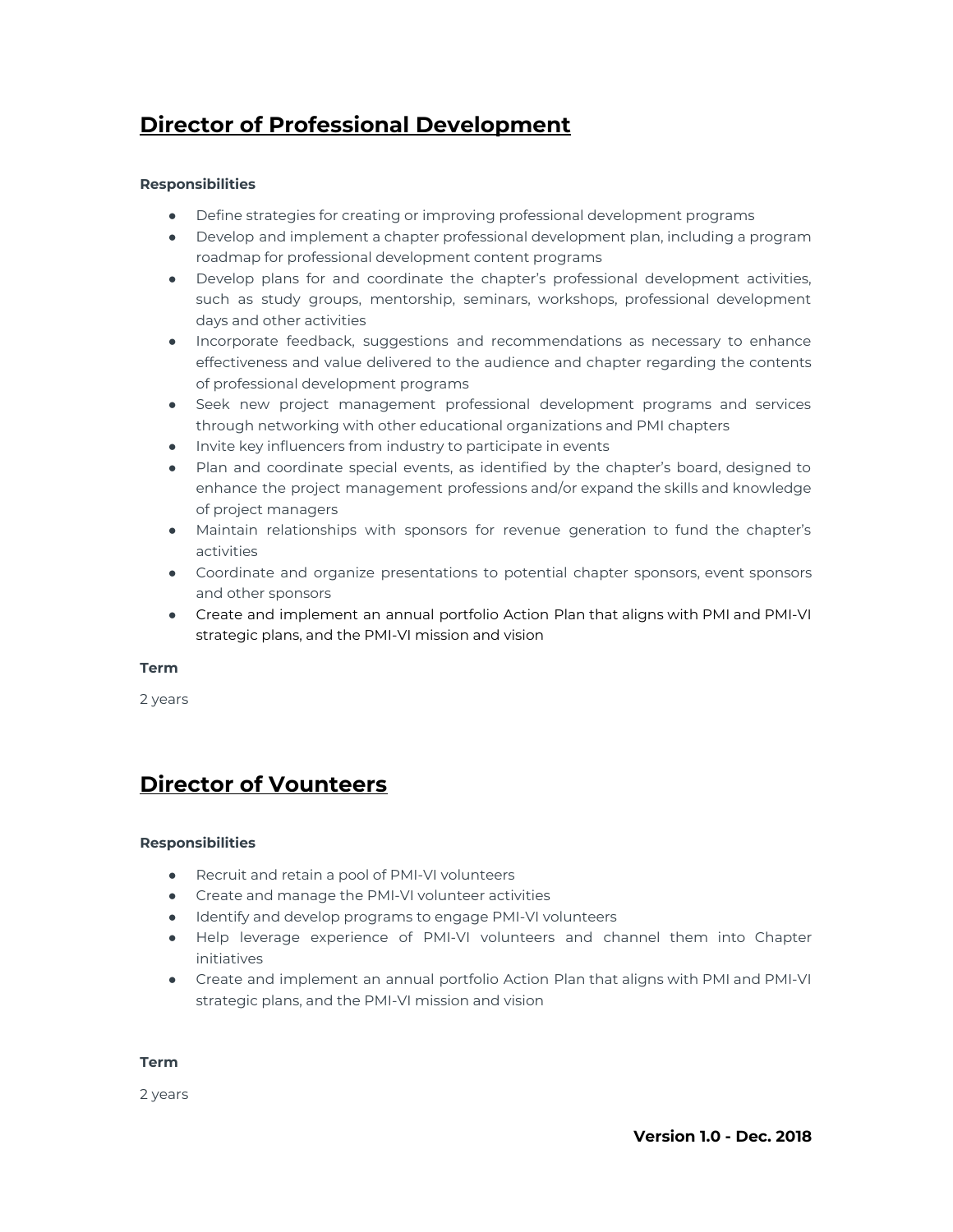### **Director of Membership**

#### **Responsibilities**

- Develop and maintain a chapter membership plan that assures continued growth through proactive recruiting and partnering with major area employers
- Promote the value of PMI and chapter membership
- Liaison with potential PMI members and encourage them to be members of the chapter
- Develop and implement a plan to recognize member milestones
- Develop and implement a member retention program
- Revise membership benefits and value on a regular basis
- Develop and implement membership welcome and support plan
- Maintain the membership records of the PMI-VI Chapter
- Coordinate the production and distribution of timely membership reports, such as monthly membership reports by demographics (city, state, age, industry, etc.)
- Develop and administer membership satisfaction survey/exit survey
- Work with marketing to develop a plan to implement outreach to the community including commercial, not-for-profit and other professional associations about membership
- Support and attend Annual General Meeting
- Develop and implement succession and transition plan
- Create and implement an annual portfolio Action Plan that aligns with PMI and PMI-VI strategic plans, and the PMI-VI mission and vision

#### **Term**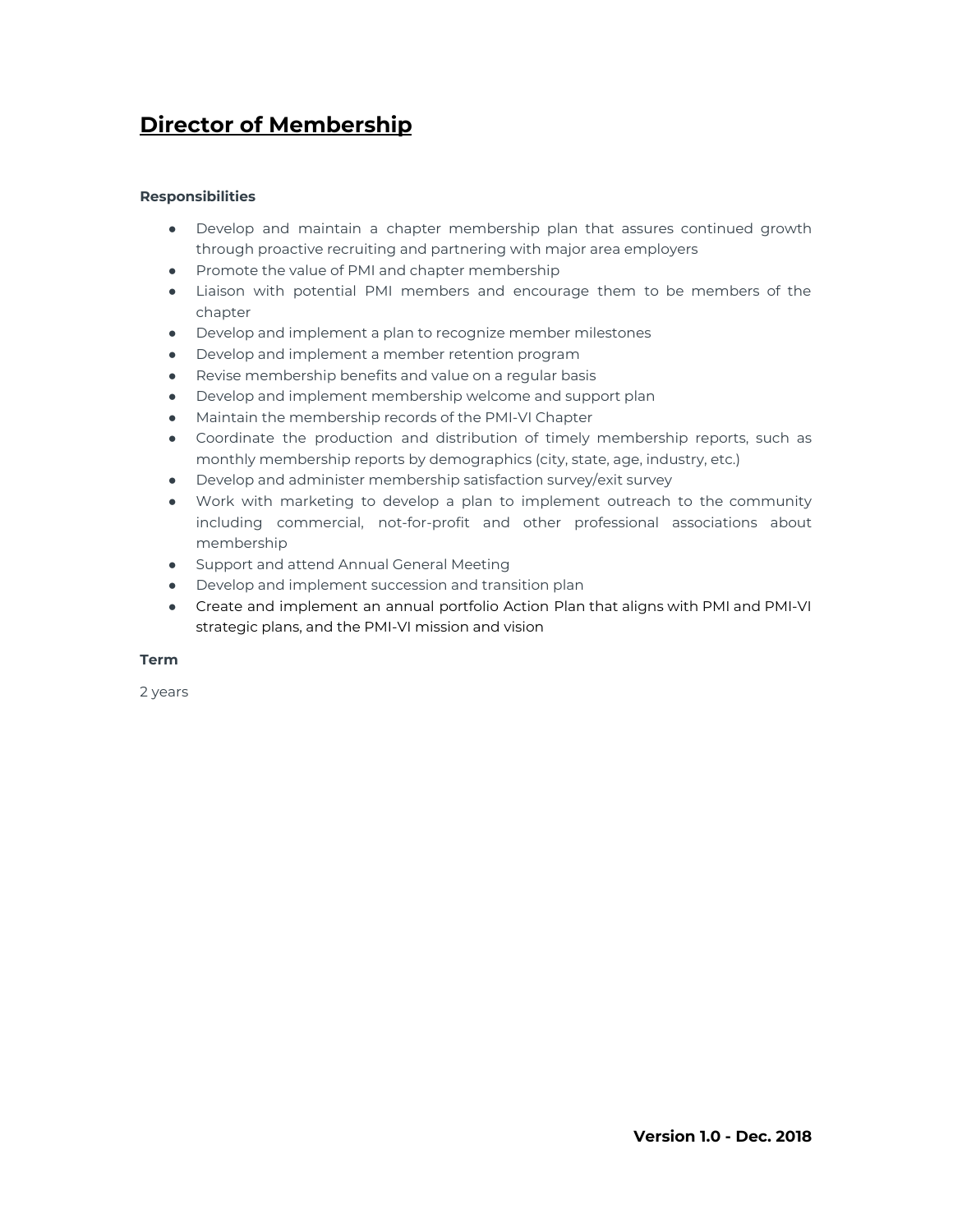## **Director of Outreach**

#### **Responsibilities**

- Develop and implement an outreach plan in support of the chapter strategic objectives
- Develop and implement outreach campaigns to promote the chapter and its activities to members, organizations, and the community at large
- Develop and implement a plan for educational outreach at the elementary, secondary and collegiate levels
- Market and publicize the chapter within the community
- Develop an awareness of PMI's outreach tools and resources
- Collaborate with local businesses to publicize the chapter and PMI
- Oversee the relationship with the press and relationships with the public authorities, government bodies and non-governmental organizations
- Monitor and coordinate presentations to external stakeholders and other organizations interested in the activities of PMI
- Increase awareness of PMI and the chapter
- Provide the information necessary to market the education, certification, as well as training opportunities offered by the chapter
- Maintain relationships with sponsors for revenue generation to fund the chapter's activities
- Coordinate and organize presentations to potential chapter sponsors, event sponsors and other sponsors
- Develop and implement succession and transition plan
- Create and implement an annual portfolio Action Plan that aligns with PMI and PMI-VI strategic plans, and the PMI-VI mission and vision

#### **Term**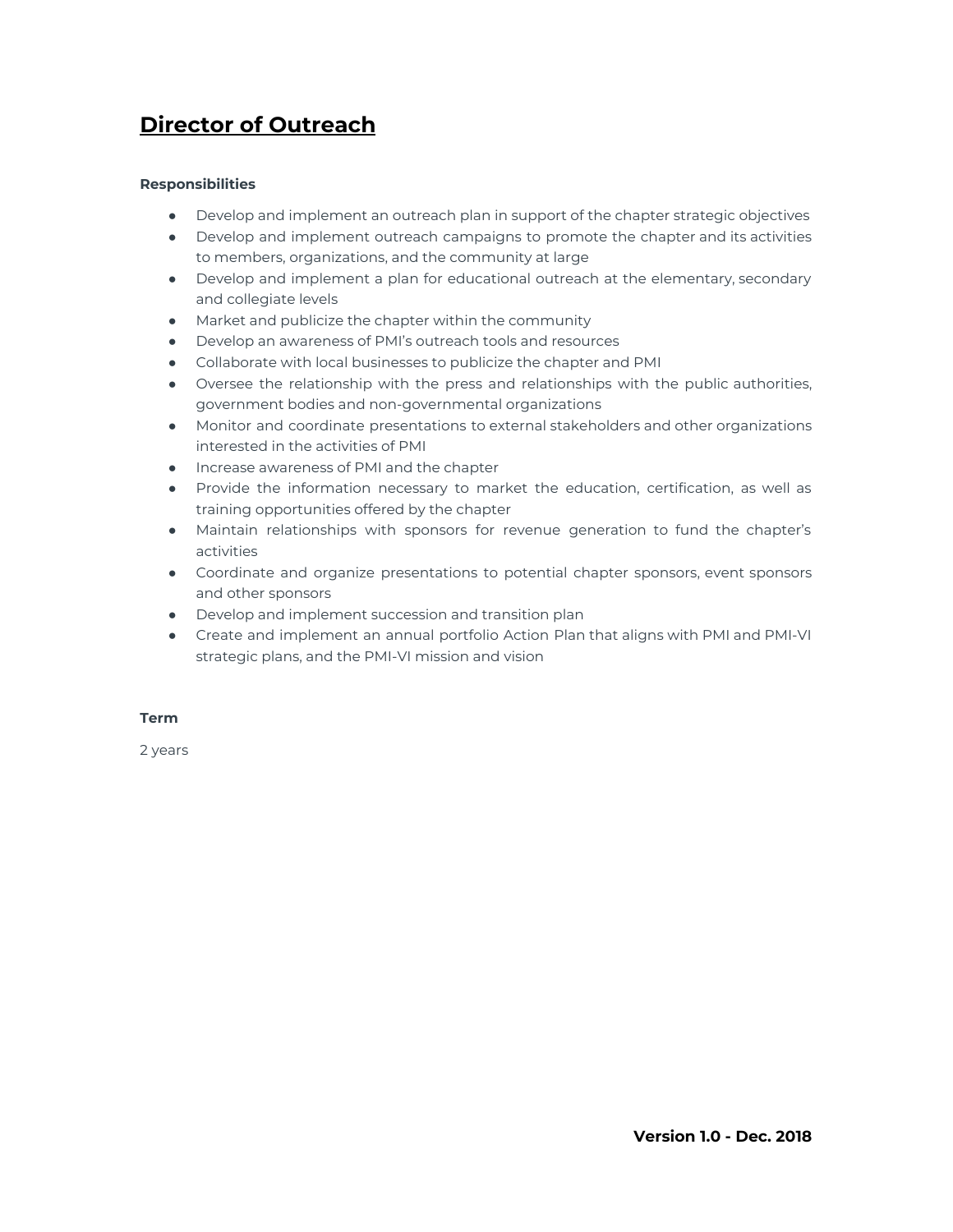## **Director of Certification**

#### **Responsibilities**

- Manage chapter-created credential examination review courses and other such courses, including content, quality review, delivery, evaluation, and associated volunteers
- Manage, or be an advisor to, activities related to any chapter-created course content rewrites
- Recommend or oversee any soft skills development training programs
- Provide information to members and non-members on career development
- Provide information and guidance to members and non-members on certification/re-certification in the context of PMI
- Recommend, develop and deliver project management education materials, courses, presentations and sessions
- Provide the information necessary to market the education, PMI certification, as well as training opportunities offered by the chapter
- Create and implement an annual portfolio Action Plan that aligns with PMI and PMI-VI strategic plans, and the PMI-VI mission and vision

#### **Term**

2 years

### **Director of Up-Island**

#### **Responsibilities**

- Strategize and create action plans for PMI-VI programs on Vancouver Island, north of the Malahat
- Plan and coordinate special events designed to enhance the project management profession
- Expand the skills and knowledge of project managers Up-Island
- Manage budget for portfolio
- Create and implement an annual portfolio Action Plan that aligns with PMI and PMI-VI strategic plans, and the PMI-VI mission and vision

#### **Term**